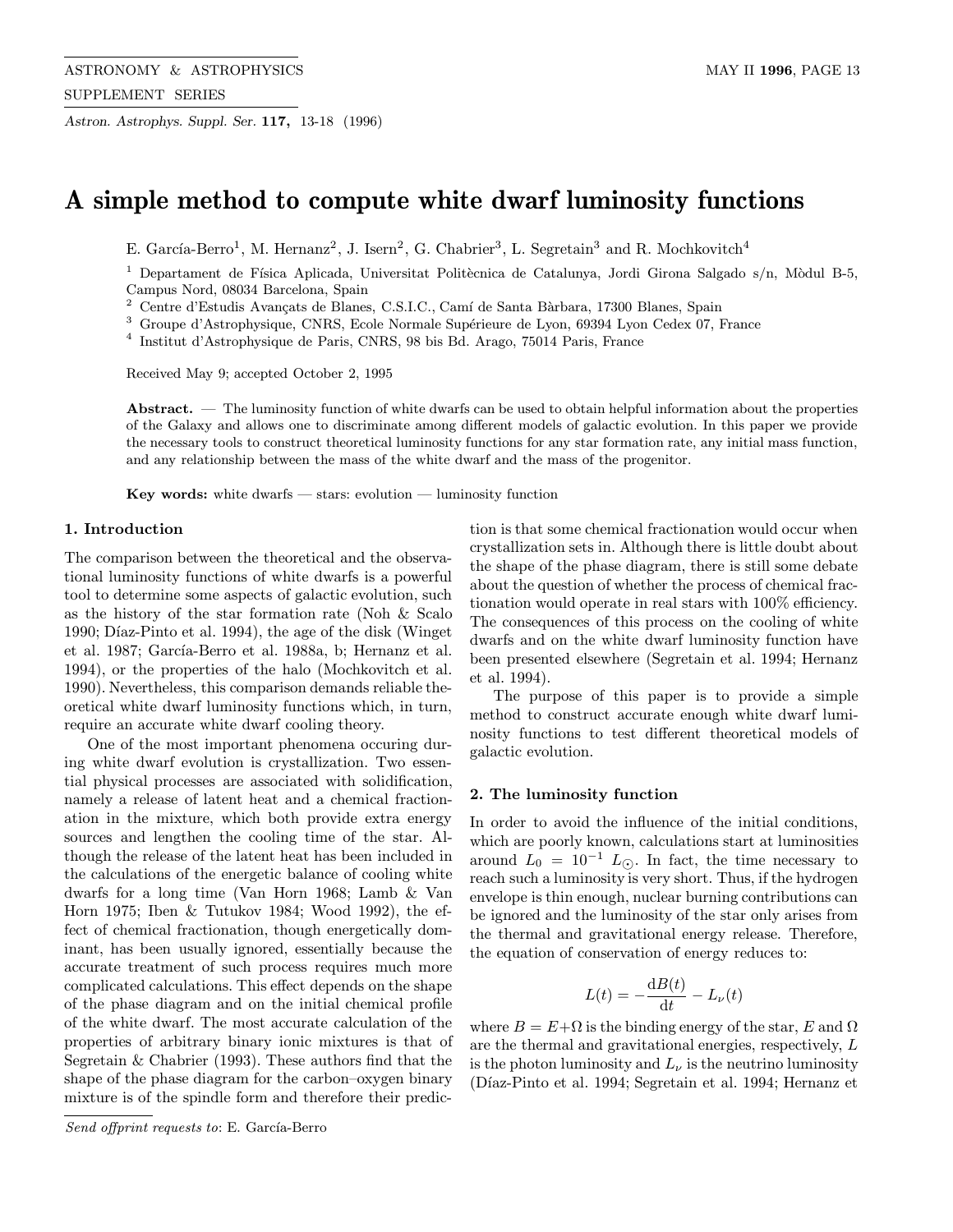al. 1994). The luminosity function is given by

$$
n(M_{\text{bol}}) \propto \int_{M_{\text{i}}(L)}^{M_{\text{s}}} \tau_{\text{cool}}(L, M) \quad \psi(t_{\text{disk}} - t_{\text{cool}}(L, M) - t_{\text{ms}}(M)) \times \phi(M) \text{d}M
$$
\n(1)

where  $\psi$  is the star formation rate per unit volume,  $\phi(M)$ is the initial mass function,  $M$  is the mass of the progenitor of the white dwarf,  $t_{\text{disk}}$  is the adopted age of the disk, and  $t_{\rm cool}$  is the time required to cool down to a luminosity  $L$ , given by

$$
t_{\rm cool}(L,M) = \int_{L_0}^{L} \frac{\mathrm{d}B}{L_{\rm tot}}
$$

where  $L_{\text{tot}} = L + L_{\nu}$  is the total luminosity (photon plus neutrino). The characteristic cooling time,  $\tau_{\text{cool}} =$  $dt_{\text{cool}}/dM_{\text{bol}}$ , is computed from

$$
\tau_{\rm cool}(L, M) = -0.92 \frac{\mathrm{d}B}{\mathrm{d}T} \frac{\mathrm{d}T}{\mathrm{d}L} \frac{1}{1 + \frac{L_{\nu}}{L}}
$$

 $M<sub>s</sub>$  is the maximum mass of the progenitor of a carbon– oxygen white dwarf. We have chosen  $M_s = 8 M_{\odot}$  but the results are relatively insensitive to the exact value of  $M_s$ ,  $M_i$  is obtained from:

$$
t_{\text{ms}}(M_{\text{i}}) + t_{\text{cool}}(L, M_{\text{i}}) = t_{\text{disk}} \tag{2}
$$

The proportionality constant in Eq. (1) can be obtained by fitting the theoretical white dwarf luminosity function to the observations (Liebert et al. 1988).

Note that in Eq. (1) we are using the mass of the progenitor instead of the mass of the white dwarf. Therefore, a relationship linking both masses must be provided. As seen in Eqs. (1) and (2) we also need the lifetime of the progenitor of the white dwarf,  $t_{\text{ms}}$ , and therefore this must be also provided.

## 3. The cooling sequences

The equations of state used to compute the cooling sequences have been presented in previous papers (Segretain et al. 1994; Chabrier 1993). They allow an accurate treatment of both the liquid and the solid phases, in order to take into account the effects of solidification in the cooling process. Concerning the phase diagram for the carbon– oxygen mixture, the most recent results of Segretain & Chabrier (1993) are adopted.

The initial composition of the white dwarf has been taken from the results of evolutionary calculations of Mazzitelli & D'Antona (1986), which give chemical composition profiles enriched in oxygen in the central regions (i.e. with an initial stratification) for low mass and moderately massive carbon–oxygen white dwarfs  $(0.50 M_{\odot} \leq$  $M_{\text{WD}} < 0.95 M_{\odot}$ , but flat profiles for very massive white

Fig. 1. Initial chemical profiles adopted in our calculations. See text for details

dwarfs  $(M_{WD} \geq 0.95 M_{\odot})$ . In Fig. 1 we show the oxygen abundance by mass before the onset of crystallization for white dwarfs of masses  $M_{WD} = 0.6, 0.7, 0.8$  and  $0.9 M_{\odot}$ . Each profile is labelled with its corresponding mass of the white dwarf. The adopted chemical profile for the 0.5  $M_{\odot}$ white dwarf is identical to that of the 0.6  $M_{\odot}$ . Models with initial abundances  $X_{\text{C}} = X_{\text{O}} = 0.5$  by mass everywhere (i.e. assuming no previous stratification) have also been computed for comparison.

The binding energies before the onset of the solidification process can be fitted as a function of the temperature of the isothermal core by an expression of the form:

$$
B_{\rm L}(T) = a_0 + a_1 T_6 + a_2 T_6^2
$$

where  $T_6 = T/10^6$ , whereas once the solidification process sets in at the center of the star, a polynomial of the form:

$$
B_{\rm S}(T) = b_0 + b_2 T_6^2 + b_3 T_6^3 + b_4 T_6^4
$$

is adequate. Note that the coefficient  $b_1$  does not appear in the last polynomial. The physical reason is that the binding energy must be minimum for  $T = 0$  (i.e.: zero derivative for  $T = 0$ . Tables 1 and 2 display these coefficients for the flat initial profiles and Tables 3 and 4 display the coefficients obtained for the stratified profiles. The temperature at which solidification starts at the center,  $T_6^{\text{sol}}$ , is also shown in Tables 1 and 3 for the flat and stratified initial profiles respectively. It should also be noted that Tables 3 and 4 display only the coefficients of the binding energy for masses in the range 0.5 to 0.9

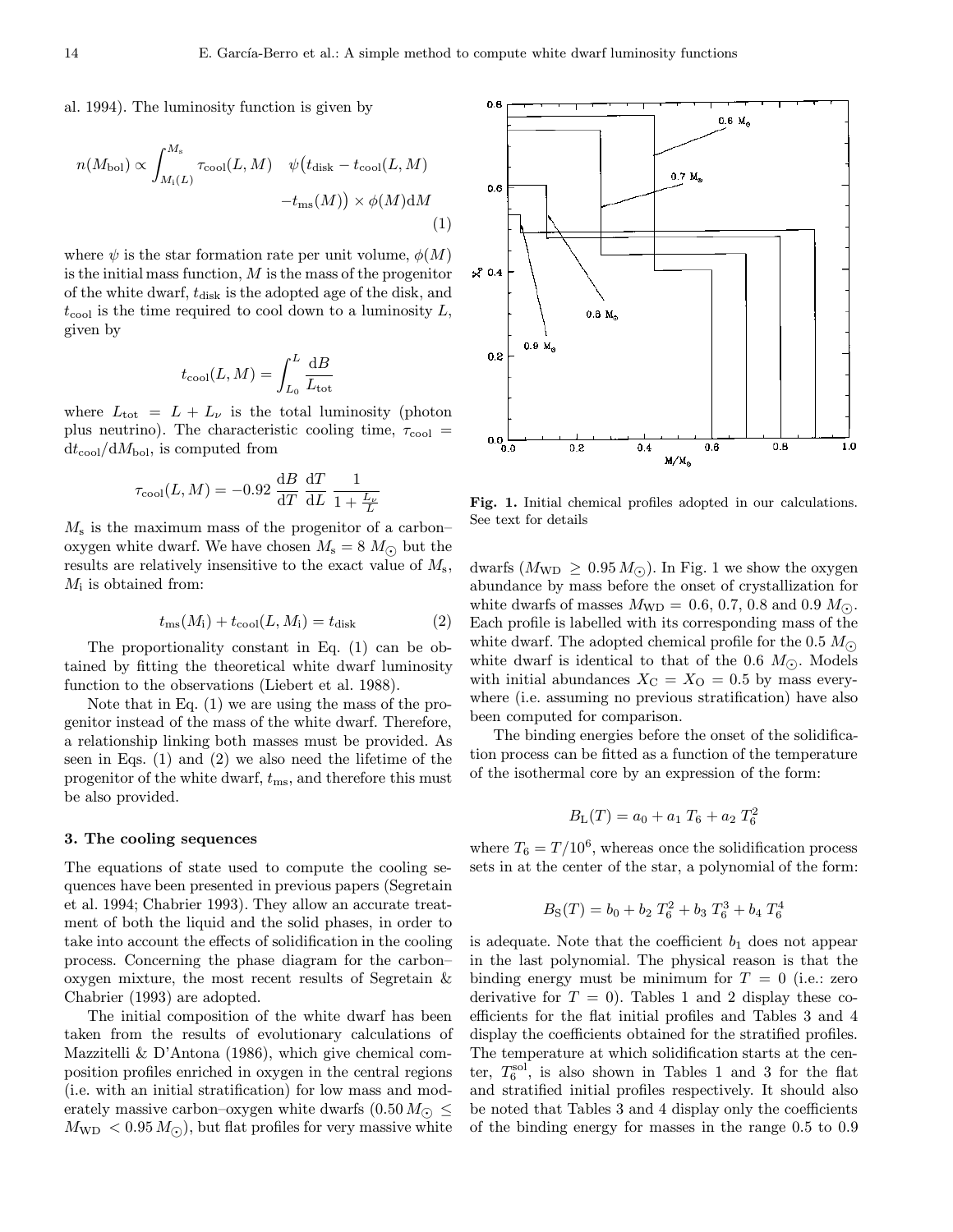| $M/M_{\odot}$ | $-a0$        | $-a1$            | $-a2$            | $T_6^{\rm sol}$ |
|---------------|--------------|------------------|------------------|-----------------|
| 0.5           | 2.9715507(0) | $-1.4587193(-3)$ | $-3.5844021(-6)$ | 2.9910(0)       |
| 0.6           | 4.6295460(0) | $-1.8435664(-3)$ | $-4.8395898(-6)$ | 3.5980(0)       |
| 0.7           | 6.7925117(0) | $-2.2350752(-3)$ | $-7.8993080(-6)$ | 4.2960(0)       |
| 0.8           | 9.5518982(0) | $-2.6066596(-3)$ | $-1.4068719(-5)$ | 5.1300(0)       |
| 0.9           | 1.3030470(1) | $-3.0112621(-3)$ | $-2.4244597(-5)$ | 6.1670(0)       |
| 1.0           | 1.7401409(1) | $-3.4380476(-3)$ | $-4.2199735(-5)$ | 7.5270(0)       |
| 1.1           | 2.2933615(1) | $-3.8918967(-3)$ | $-7.6319810(-5)$ | 9.4480(0)       |
| 1.2           | 3.0103372(1) | $-4.4280643(-3)$ | $-1.5057222(-4)$ | 1.2508(1)       |
|               |              |                  |                  |                 |

Table 1. Coefficients for computing the binding energy in the liquid phase of white dwarfs with initial flat profiles

Table 2. Coefficients for computing the binding energy in the solid phase of white dwarfs with initial flat profiles

| $M/M_{\odot}$ | $-b0$        | $-b2$            | $-b_3$           | $-b_4$          |
|---------------|--------------|------------------|------------------|-----------------|
| 0.5           | 2.9747514(0) | $-5.7186137(-4)$ | $-1.8410747(-4)$ | $4.2190767(-5)$ |
| 0.6           | 4.6332738(0) | $-5.5586898(-4)$ | $-1.6693878(-4)$ | $3.1900011(-5)$ |
| 0.7           | 6.7968535(0) | $-5.4829161(-4)$ | $-1.3770878(-4)$ | $2.2219371(-5)$ |
| 0.8           | 9.5573322(0) | $-5.0129396(-4)$ | $-1.2666263(-4)$ | $1.7129747(-5)$ |
| 0.9           | 1.3036813(1) | $-4.6202279(-4)$ | $-1.0662122(-4)$ | $1.2000764(-5)$ |
| 1.0           | 1.7408682(1) | $-4.1944164(-4)$ | $-8.6608900(-5)$ | $7.9636686(-6)$ |
| 1.1           | 2.2941927(1) | $-3.8466858(-4)$ | $-6.5996663(-5)$ | $4.8064437(-6)$ |
| 1.2           | 3.0112426(1) | $-3.8027884(-4)$ | $-4.5547433(-5)$ | $2.4752478(-6)$ |

 $M_{\odot}$  since massive white dwarfs do not present stratified initial profiles (Mazzitelli & D'Antona 1986).

In order to compute  $t_{\text{cool}}$  and  $\tau_{\text{cool}}$  it is necessary to adopt a relationship between the luminosity of the white dwarf and the temperature of its isothermal core. Of course this relationship depends on the properties (mass, chemical composition, metallicity...) of the adopted envelope for the white dwarf model as well as on the mass of the white dwarf. This relationship must be obtained from a grid of detailed calculations of white dwarf model envelopes. A useful interpolation tool for white dwarfs of any mass is given by the following expression:

$$
\frac{L}{L_{\odot}} = \mathcal{L}(T) \frac{M_{\text{WD}}}{M_{\odot}}
$$

However, given the strongly peaked mass distribution around 0.6  $M_{\odot}$  it is enough to obtain  $\mathcal{L}(T)$  from a fit of the internal temperature–luminosity relationship for a given model envelope of a 0.6  $M_{\odot}$  white dwarf. This scaling law takes into account the leading term in the mass dependence of the luminosity of the white dwarf and has been compared with detailed evolutionary cooling sequences covering a wide range of masses and luminosities (Wood 1990). The accuracy is better than 15% for any mass of the white dwarf at any temperature in all the cases considered here. Furthermore since the dominant contribution to the white dwarf luminosity function is given by white dwarfs of 0.6  $M_{\odot}$  this approximation is enough for many purposes.

We have also computed neutrino luminosities for the full range of white dwarf masses assuming an isothermal core and using the most recent neutrino rates (Itoh et al. 1992). For the range of luminosities considered here (corresponding to core temperatures lower than  $T = 5 \; 10^7$ K) the temperature inversion in the core has disappeared (Wood 1990; Iben & Tutukov 1984) and this approximation can be regarded as fair enough. The results can be fitted by the following expression

$$
\log(L_{\nu}) = c_3(\log T_6)^3 + c_2(\log T_6)^2 + c_1(\log T_6) + c_0
$$

and the corresponding coefficients can be found in Table 5.

It is important to note that the neutrino luminosity, which is the most important energy leak at high temperatures, is completely negligible at low temperatures. This can be seen in Fig. 2 where we have plotted the neutrino luminosity and the (photon) luminosity of a 0.6  $M_{\odot}$  white dwarf – see Sect. 4 below – as a function of the temperature. Neutrino cooling affects exclusively the characteristic cooling times (and therefore the shape of the luminosity function) at high luminosity but not the total cooling ages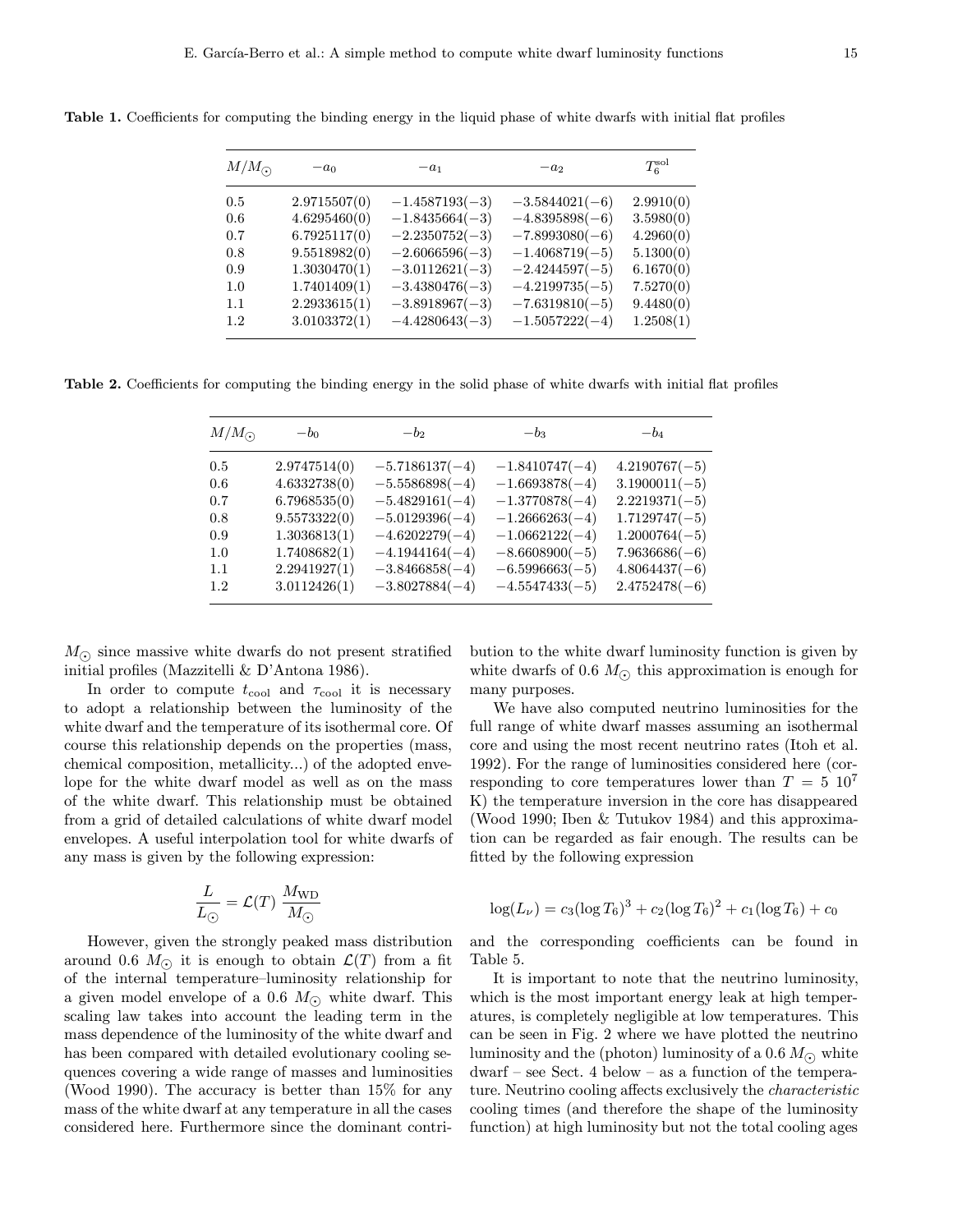| $M/M_{\odot}$ | $-a0$        | $-a_1$           | $-a2$            | $T_6^{\rm sol}$ |
|---------------|--------------|------------------|------------------|-----------------|
| 0.5           | 2.9825937(0) | $-1.3905197(-3)$ | $-3.7008785(-6)$ | 3.5970(0)       |
| 0.6           | 4.6427282(0) | $-1.7657371(-3)$ | $-5.2358353(-6)$ | 4.3200(0)       |
| 0.7           | 6.8013090(0) | $-2.1974561(-3)$ | $-8.2180535(-6)$ | 5.0440(0)       |
| 0.8           | 9.5550892(0) | $-2.6110333(-3)$ | $-1.4062787(-5)$ | 5.5010(0)       |
| 0.9           | 1.3033837(1) | $-3.0175551(-3)$ | $-2.4218299(-5)$ | 6.2250(0)       |

Table 3. Coefficients for computing the binding energy in the liquid phase of white dwarfs with stratified initial profiles

Table 4. Coefficients for computing the binding energy in the solid phase of white dwarfs with stratified initial profiles

| $M/M_{\odot}$ | $-b0$        | $-b2$            | $-b_3$           | $-b_4$           |
|---------------|--------------|------------------|------------------|------------------|
| 0.5           | 2.9851888(0) | $-8.9418123(-4)$ | $1.3127319(-4)$  | $-8.6461481(-6)$ |
| 0.6           | 4.6456954(0) | $-1.0954189(-3)$ | $1.9434970(-4)$  | $-1.4963529(-5)$ |
| 0.7           | 6.8047140(0) | $-8.2026591(-4)$ | $-3.3204417(-5)$ | $1.7816808(-5)$  |
| 0.8           | 9.5597076(0) | $-2.1078325(-4)$ | $-2.7240249(-4)$ | $3.6082876(-5)$  |
| 0.9           | 1.3039971(1) | $-4.2881392(-4)$ | $-1.2083527(-4)$ | $1.3666335(-5)$  |

since its effect is significant only at high luminosities where the cooling ages are extremely short.



Fig. 2. Neutrino luminosity (dotted line) and (photon) luminosity (solid line) versus temperature for a 0.6  $M_{\odot}$  white dwarf

For comparison in Fig. 3 we have plotted as a function of the (photon) luminosity – see Sect. 4 below – the neutrino luminosity for a 0.6  $M_{\odot}$  white dwarf computed with the most recent rates of Itoh et al. (1992) – solid line – the neutrino luminosity obtained using the old rates of Beaudet et al. (1967), for the plasmon, photon and pair neutrino processes, and the rate from De Zotti (1972) for the bremsstrahlung process – short-dashed line – and the neutrino luminosity obtained by Wood & Winget (1989) – dashed line. As can be seen our approximation is in very good agreement with the results of Wood & Winget (1989) when the same constitutive physics are considered. This result validates the approximation of assuming an isothermal core. It is also important to stress that the contribution of the bremsstrahlung process to the total rate of neutrino losses is larger when the rates of Itoh et al. (1992) are considered. This is noticeable since it affects the cooling times of the hottest white dwarfs.

### 4. Results

Figure 4 displays an example of the procedure described above. The solid line shows the white dwarf luminosity function computed assuming flat initial profiles of the carbon–oxygen dense plasma and the dotted line is the white dwarf luminosity function assuming a previous stratification of the carbon–oxygen mixture. In both cases we assumed a constant star formation rate and Salpeter's IMF. The adopted age of the galactic disk is 10.5 Gyr in both cases. The mass of the white dwarf progenitors was taken from Weidemann & Koester (1983). The adopted lifetime in the main sequence for the progenitors of white dwarfs was taken from Iben & Laughlin (1989). A helium envelope of  $M_{\text{He}} = 10^{-4}$   $M_{\text{WD}}$  was used (Wood & Winget 1989). This model envelope can be considered as representative of a non–DA white dwarf atmosphere. The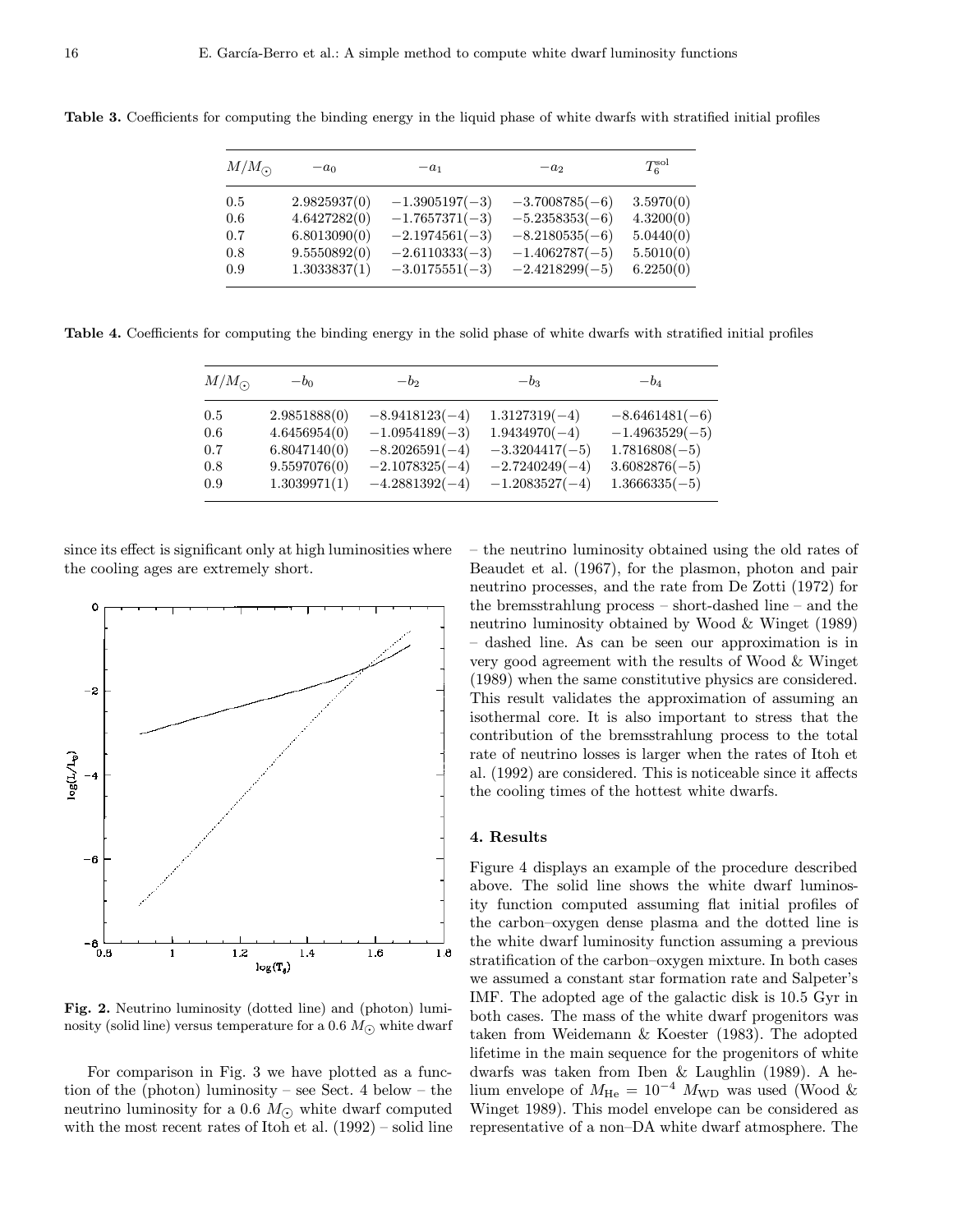

Fig. 3. Neutrino luminosities for different constitutive physics versus (photon) luminosity, see text for details

corresponding fit to the core temperature–luminosity relationship is

$$
\log \mathcal{L}(T) = 1.98695(\log T_6)^5 - 8.15521(\log T_6)^4 + 11.863(\log T_6)^3 - 6.88515(\log T_6)^2 + 3.16893(\log T_6) - 4.56649.
$$

Table 5. Coefficients for computing neutrino luminosities

| $M/M_{\odot}$ | c <sub>0</sub> | c <sub>1</sub> | c <sub>2</sub> | $c_3$      |
|---------------|----------------|----------------|----------------|------------|
| 0.5           | $-10.5994$     | $-2.90867$     | 10.4506        | $-3.13602$ |
| 0.6           | $-9.44892$     | $-5.42330$     | 11.8484        | $-3.28763$ |
| 0.7           | $-8.59332$     | $-7.00194$     | 12.4250        | $-3.23962$ |
| 0.8           | $-7.98463$     | $-7.86491$     | 12.4243        | $-3.06462$ |
| 0.9           | $-7.74806$     | $-7.75171$     | 11.6633        | $-2.71626$ |
| 1.0           | $-7.21611$     | $-8.20092$     | 11.2940        | $-2.47460$ |
| 1.1           | $-12.0398$     | 4.46418        | 0.5981730      | 0.392265   |
| 1.2           | $-11.8746$     | 4.71380        | $-0.0798432$   | 0.619581   |

As can be seen from Fig. 4 the agreement between the computed white dwarf luminosity function and the observations is good. At high luminosities  $(\log(L/L_{\odot})) > -2$ ) the computed white dwarf luminosity function does not fit the observational data due to the enhanced neutrino



Fig. 4. The white dwarf luminosity function of CO white dwarfs assuming a flat initial profile (solid line) and a stratified initial profile (dotted line) of the carbon–oxygen binary mixture and an age of the disk of 10.5 Gyr. The observational data have been taken from Liebert et al. (1988)

emission rates of Itoh et al. (1992). The computed luminosity function shows a series of steps that are due to the poor resolution in mass. The locations of these steps are associated to the onset of crystallization and phase separation at the center of the star for the succesive masses of our cooling sequences. These steps are smeared out when a finer grid of cooling sequences is adopted. The bump at  $\log(L/L_{\odot}) \approx -4$  is due to the release of gravitational energy caused by chemical fractionation. Finally, the cut–off of the computed white dwarf luminosity function is produced by assuming a finite age of the solar neighborhood. The location of the cut–off is not affected by the size of the adopted grid of the cooling sequences. Since the amount of carbon in the central regions of white dwarfs is larger when flat initial profiles are assumed, the release of gravitational energy due to phase separation is larger and therefore the cut–off of the white dwarf luminosity function is shifted towards higher luminosities. For the same reason the amplitude of the bump at  $\log(L/L_{\odot}) \approx -4$  is larger when flat initial profiles are adopted.

Table 6 displays for comparison  $t_{\text{cool}}$  and  $\tau_{\text{cool}}$  for a 0.6  $M_{\odot}$  when the initial chemical profile is stratified – Cols. 2 and  $3$  – and the same quantities when the initial chemical profile is flat – Cols. 4 and 5. Detailed cooling sequences for white dwarfs of any mass can be obtained on computer readable form upon request to the authors.